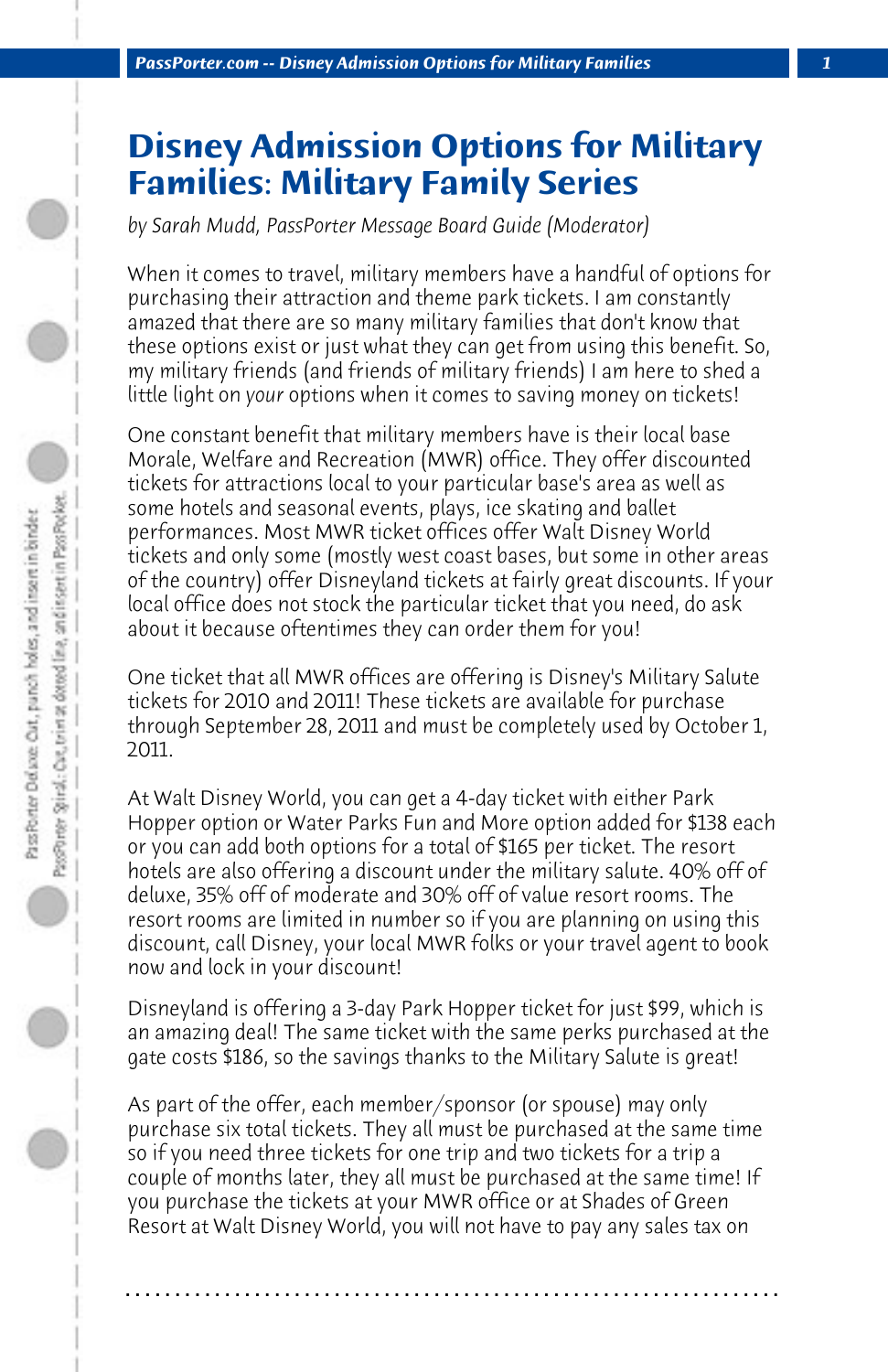*PassPorter.com -- Disney Admission Options for Military Families (continued) 2*

your purchase. However, sales tax will apply if you choose to purchase the tickets at a Walt Disney World or Disneyland ticket window.

There are blackout dates on the tickets that will apply. At Walt Disney World, all four main theme parks will be blacked out on December 27-31, 2010 and April 17-23, 2011. July 4, 2011 will be blacked out at the Magic Kingdom only. At Disneyland, the blackout dates are this Christmas Eve through New Year's Day, February 18-21, April 17-23 and July 1-4, 2011.

If you aren't able to make it to a MWR ticket office before your trip to the Orlando area, you can stop in to Shades of Green Resort to purchase discounted tickets. They offer tickets to all of the major Florida theme parks as well as local dinner shows and attractions such as Gatorland, Boggy Creek Air Boat tours, and the Richard Petty Experience.

To compare prices, Shades of Green offers the Richard Petty Rookie Experience for \$361 (no tax is charged). If you were to book that through Disney, it was cost you \$449 plus tax, so taking advantage of the Shades of Green ticket sales benefit can lead to significant savings!

Likewise, comparing Walt Disney World tickets, purchasing a 4-day Magic Your Way base ticket at t[he park gates will run you \\$2](http://www.DisneyWorld.com/military)47.08. If [you purchase that](http://www.mousesavers.com) same ticket at Shades [of Green, it will cost only \\$2](http://www.passporterboards.com)28. If you use your MWR benefit on base, it could be the same if not cheaper for you! For example, here at Naval Air Station Whidbey Island, where we are stationed, the 4-day base ticket costs \$227.75. Naval Air Station Jacksonville offers the same ticket for \$219 and in the San Diego area, the 4-day ticket with Park Hopper option added would only cost \$2 more than the gate price of a base ticket!

Vacationing can be expensive. Thankfully, our military takes good care of us families and provides us with ticket options that every military member of every rank can afford. Do your homework, crunch and compare numbers to find the best deal! As I mentioned earlier on, if your MWR office doesn't have a particular ticket that you need, it can't hurt to ask about them ordering it for you. Do be sure to go in with plenty of time to spare before your trip to allow for shipping (to either your house or the MWR office). As always, keep an eye out for news on military deals and promotions at DisneyWorld.com/military, at MouseSavers.com and, of course, on the PassPorter message boards!

*About The Author: Sarah is a stay-at-home mom, PassPorter Message Board Guide and Navy wife currently stationed in Washington State. She has made many trips to both Walt Disney World and Disneyland. Her family is currently planning their 2-year-old son's first Disneyland trip in summer*

**. . . . . . . . . . . . . . . . . . . . . . . . . . . . . . . . . . . . . . . . . . . . . . . . . . . . . . . . . . . . . . . . . .**